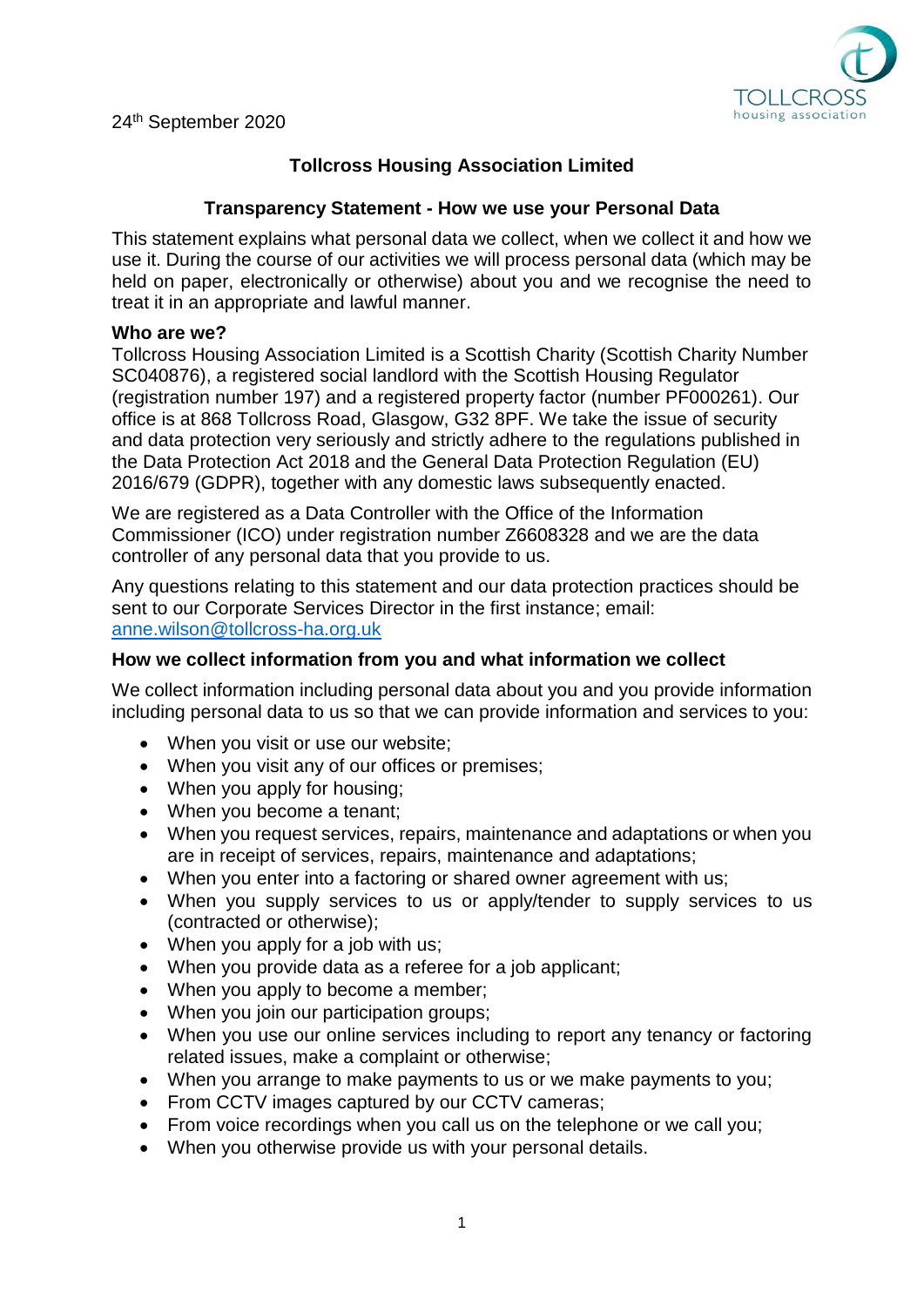The information we collect from you or receive from third parties includes but is not necessarily limited to:

- Name;
- Address:
- Telephone number;
- E-mail address:
- National Insurance Number:
- Demographic information ethnicity, race, age, date of birth, nationality;
- Share membership number:
- Financial information (bank details, payment card numbers, …
- Next of Kin/emergency contact details/Household members;
- Employment details and employment references
- Medical/Health/Disability information
- Membership details;
- Benefits/Universal Credit information from DWP/Housing Benefit Department;
- Passport number:
- Driving licence number;
- Complaints or other communications regarding behaviour or other alleged breaches of the terms of your contract with us including information obtained from Police Scotland, Local Authorities or other housing providers;
- Reports as to the conduct or condition of your tenancy, including references from previous tenancies, and complaints of anti-social behaviour;

# **Why we need this information about you and the legal bases for processing**

We need your information and will use your personal data fairly and lawfully in order to provide information and services to you. For example:

- To enable us to enter into a contract with you;
- Undertake and perform our obligations and duties to you in accordance with the terms of our contract with you.
- to enable us to supply you with the services and information which you have requested;
- to enable us to respond to your repair request, housing application and any complaints made;
- to analyse the information we collect so that we can administer, support and improve and develop our business and the services we offer;
- to contact you in order to send you details of any changes to our services which may affect you;
- for all other purposes consistent with the proper performance of our operations and business, including newsletters, website and our annual report;
- to contact you for your views on our products and services;
- **•** because we may have a legal obligation to do so;
- because it is in the public interest to do so or because it is in our legitimate interest to do so;
- so we can refer you to organisations that can offer you benefits and financial advice and support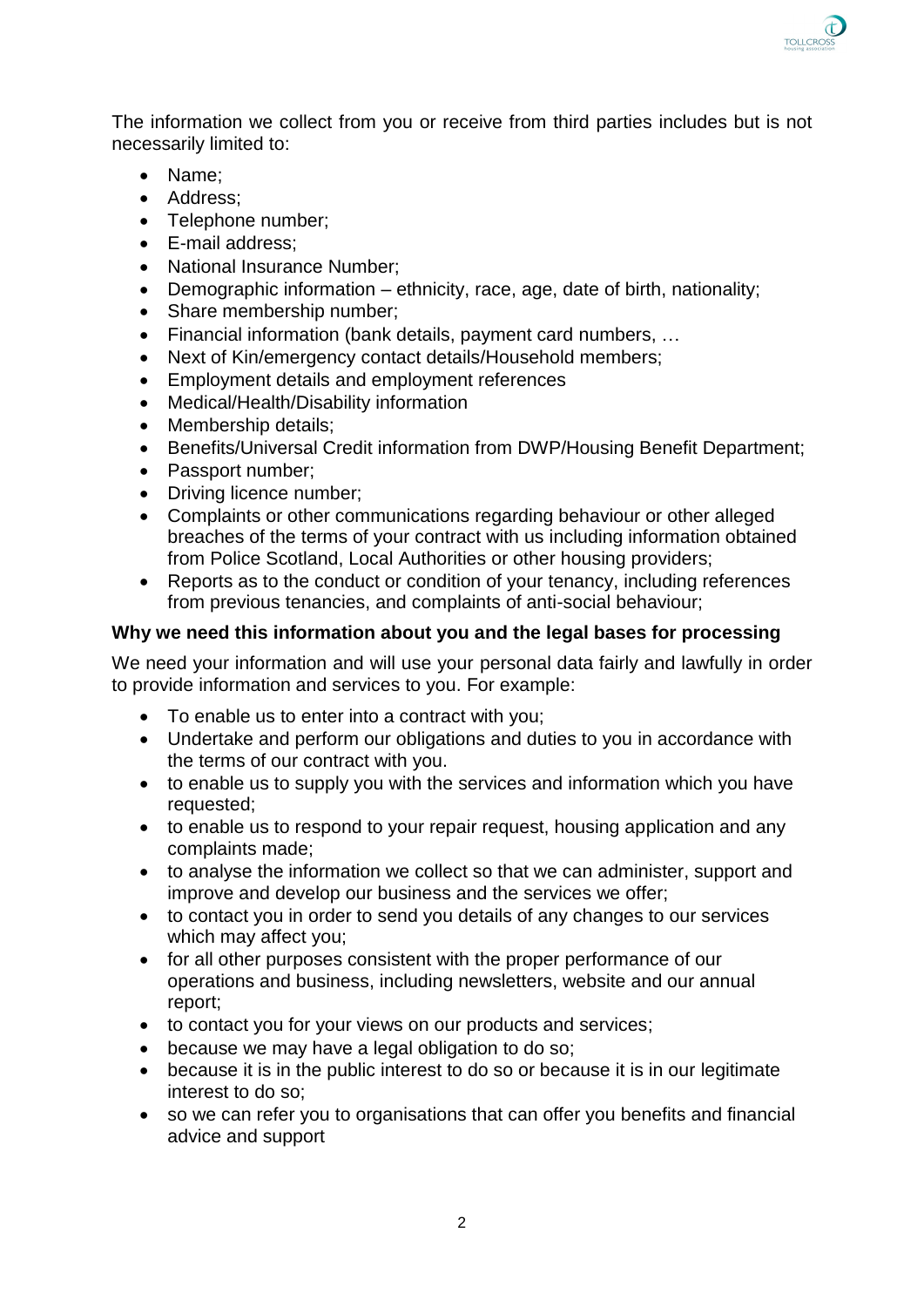The information you provide to us will be treated by us as confidential and will be processed within the UK/EEA. We may disclose your information to trusted third parties who act for us for the purposes set out in this notice or for purposes approved by you including the following:

- If we enter into a joint venture with or merge with another business entity, your information may be disclosed to our new business partners or owners;
- If we instruct repair or maintenance works, your information may be disclosed to any contractor or relevant party;
- If we are investigating a complaint, information may be disclosed to Police Scotland, Local Authority departments, Scottish Fire & Rescue Service and others involved in any complaint, whether investigating the complaint or otherwise;
- If we are updating tenancy details, your information may be disclosed to third parties (such as utility companies and the Local Authority);
- If we are investigating payments made or otherwise, your information may be disclosed to payment processors, Local Authority and the Department for Work & Pensions;
- If we are conducting a survey of our products and/ or service, your information may be disclosed to third parties assisting in the compilation and analysis of the survey results;
- To obtain legal advice or take legal action;
- To adhere to our statutory requirements to report to the Scottish Housing Regulator and notify the Local Authority in the event of court proceedings being raised to recover possession of a tenancy;
- If you wish to access our Welfare Rights service;
- To allow you to make payment to us through third party organisations;
- To Sheriff Officers, debt collection agencies and tracing agents in connection with any enforcement action;
- If we are processing any insurance claim made against us we will forward the claim to our insurers;
- Other trusted 3rd parties in order to provide our services to you.

Unless we have a lawful basis for disclosure, we will not otherwise share, sell or distribute any of the information you provide to us without your consent.

## **Security of your personal data**

When we collect or you give us your personal data we take steps to make sure that it is kept secure and safe. We store your data securely in both electronic and paper format.

Further information concerning security and storage of personal data can be found in our Data Protection Policy which is available at our office or by emailing: [info@tollcross-ha.org.uk](mailto:info@tollcross-ha.org.uk)

## **How long we will keep your information**

We review our data retention periods regularly and will only hold your personal data for as long as is necessary for the relevant activity, or as required by law (we may be